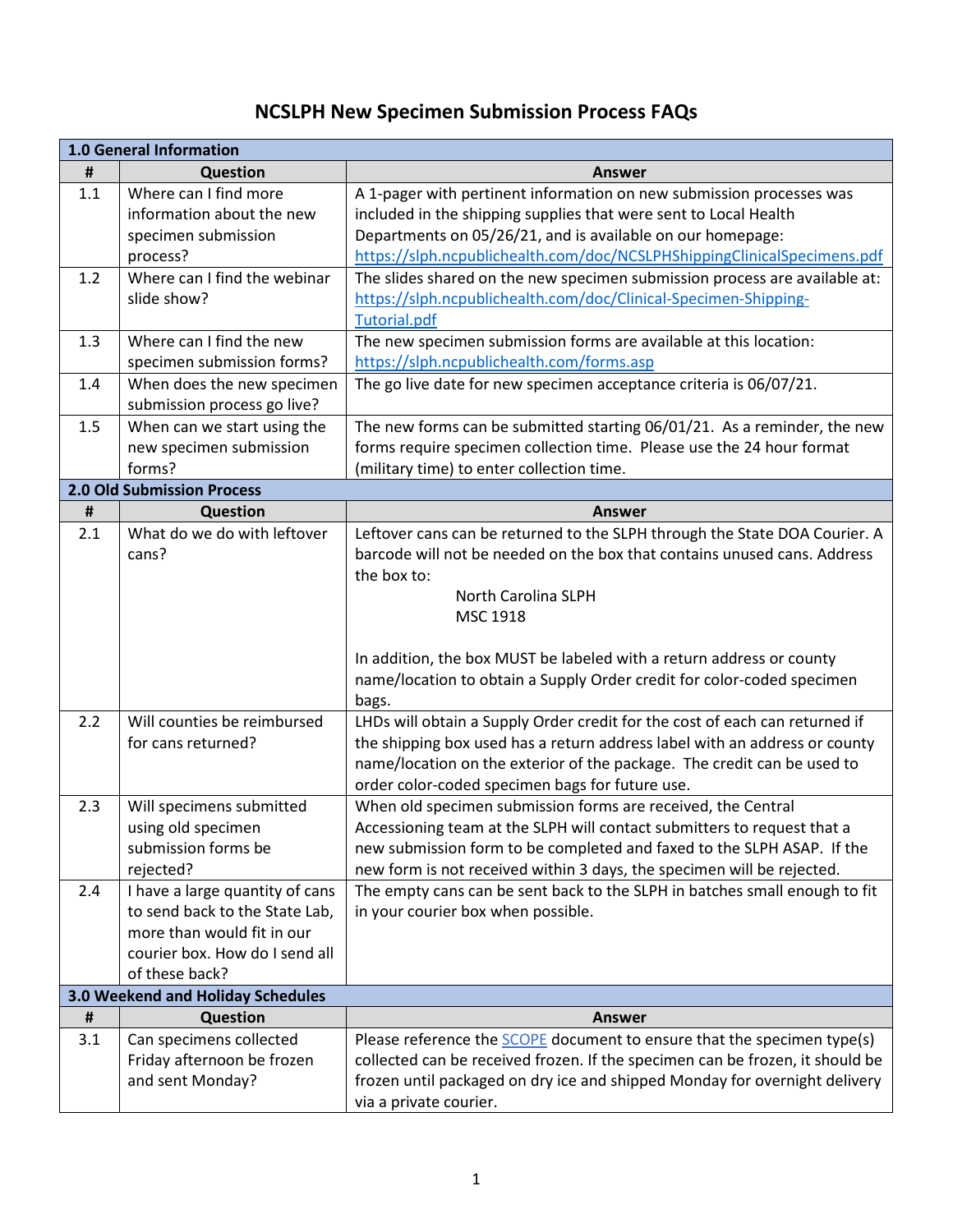| 3.2 | Can we use Saturday pickup<br>for specimens?                                      | No. UPS will not be providing Saturday pickup services.                                                                                                                                                                                                                                                                                                                                        |
|-----|-----------------------------------------------------------------------------------|------------------------------------------------------------------------------------------------------------------------------------------------------------------------------------------------------------------------------------------------------------------------------------------------------------------------------------------------------------------------------------------------|
| 3.3 | Is it okay to use Saturday<br>delivery for specimens?                             | Yes. Specimens collected on Friday can be picked up Friday night and<br>delivered to the SLPH on Saturday morning. This will require a Saturday<br>delivery label which will automatically be generated by the system if the<br>delivery label is printed on a Friday.                                                                                                                         |
| 3.4 | How will specimen shipping<br>work around holidays?                               | All counties will be required to comply with the State DOA Courier holiday<br>service schedule or with the UPS holiday schedule, depending on the<br>service assigned by location. On the map below, Counties shaded blue and<br>white will use the State DOA Courier Services holiday schedule; whereas,<br>Counties shaded orange, gray, or green will use UPS Services holiday<br>schedule. |
|     |                                                                                   | <b>State Courier Services</b>                                                                                                                                                                                                                                                                                                                                                                  |
|     |                                                                                   | Halifa<br><b>Bertie</b><br>Tyr<br><b>Wilson</b><br>Pitt<br>Hyd<br><b>Beaufort</b><br>Johnston<br>Moore<br>Craven/<br>Union<br><b>Duplin</b><br>Onslow<br>Robeson<br>Blader<br>Pender<br><b>Alexande</b><br>2 Washington                                                                                                                                                                        |
|     |                                                                                   | 3 Edgecomb<br>Columbus<br>Counties that use Statesville Hup<br>4 Northampto<br>No associated hub<br>s Hertford<br><b>Brunswick</b><br>□ Counties with a hub<br>6 Camden                                                                                                                                                                                                                        |
|     |                                                                                   | Counties that use Onslow Hub<br>7 Currituck<br>Counties that use Halifax Hub<br>s Chowan<br>9 Perguimans<br>10 Pasquotar                                                                                                                                                                                                                                                                       |
|     | 4.0 Packing and Shipping                                                          |                                                                                                                                                                                                                                                                                                                                                                                                |
| Ħ   | <b>Question</b>                                                                   | Answer                                                                                                                                                                                                                                                                                                                                                                                         |
| 4.1 | When will we receive the<br>colored bags?                                         | An initial supply of bags was sent to Local Health Departments on 05/26/21.<br>Future supplies can be ordered through the Supply Ordering Portal.                                                                                                                                                                                                                                              |
| 4.2 | How many bags and which<br>colors of bags will we receive<br>initially?           | You will initially receive 2 packs of 100 specimen bags colored red, green,<br>and orange, 1 pack of 100 blue specimen bags, and 1 pack of 50 yellow<br>specimen bags. An additional 100 blue and 150 yellow specimen bags will<br>be sent out when these supplies are available.                                                                                                              |
| 4.3 | What do we do if we run out<br>of State-supplied colored<br>bags?                 | You can use standard clear specimen bags to submit specimens and use a<br>Sharpie marker to write the test requested on the outside of the specimen<br>bag.                                                                                                                                                                                                                                    |
| 4.4 | When will we receive the<br>shipping coolers?                                     | One case of four large coolers and 1 box of 2 small coolers were sent to<br>Local Health Departments on 05/26/21.                                                                                                                                                                                                                                                                              |
| 4.5 | How many coolers will we<br>receive initially?                                    | Initially Local Health Departments will receive six coolers (4 large and two<br>small). These were sent out on 05/26/21.                                                                                                                                                                                                                                                                       |
| 4.6 | Can we use our own coolers if<br>we run out of the coolers the<br>State provides? | Yes, you can use your own Styrofoam coolers. However, they must be<br>shipped within an outer cardboard box, consistent with UN3373 Category<br>B, Biological Substance shipping standards.                                                                                                                                                                                                    |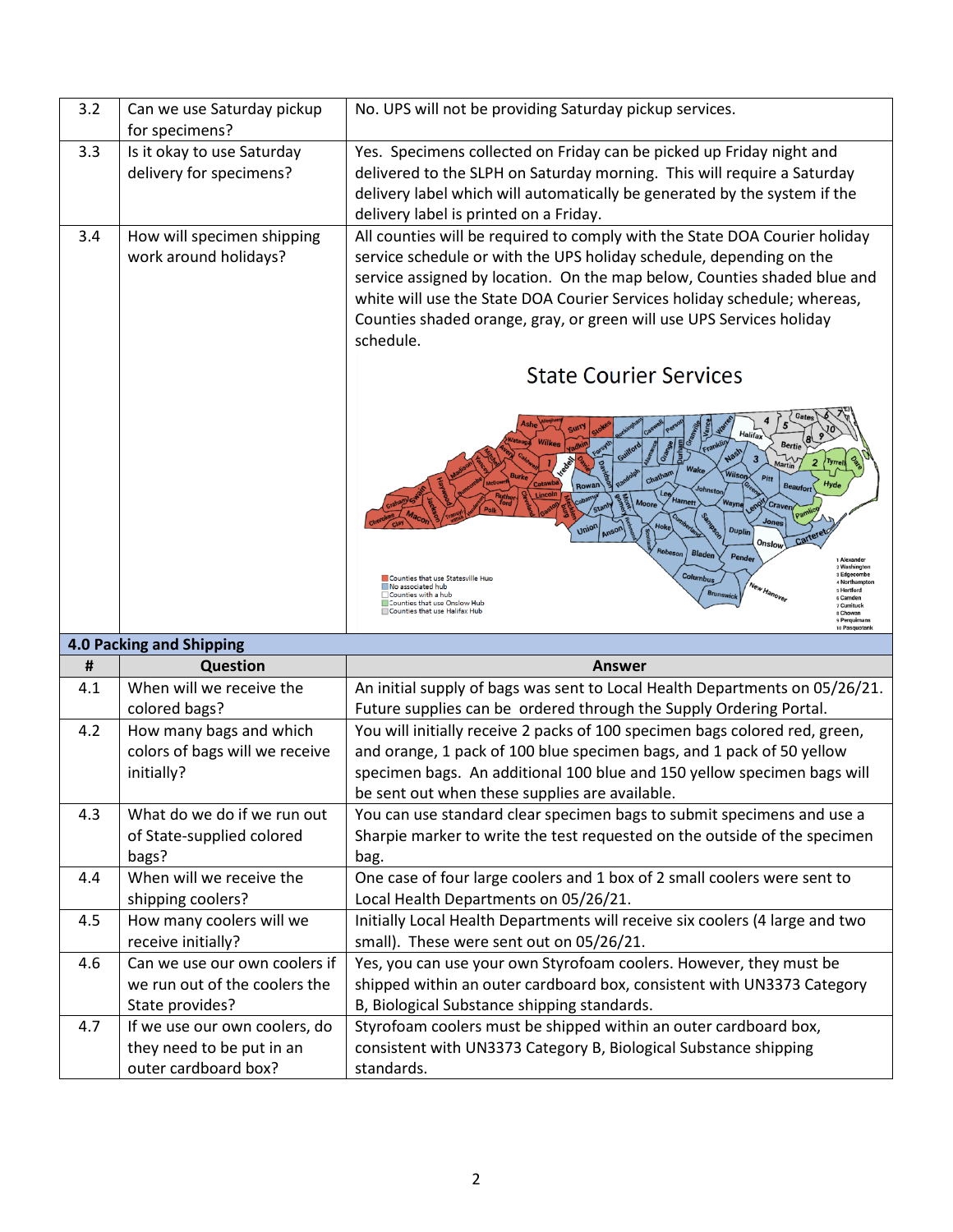| 4.8  | Do coolers need to be taped<br>closed before sending?       | Yes, the outer cardboard box of the shipping cooler must be taped closed<br>with clear tape. |
|------|-------------------------------------------------------------|----------------------------------------------------------------------------------------------|
| 4.9  | Do we need to order new                                     | Coolers sent to the SLPH will be returned to the submitter via the State                     |
|      | coolers or will they                                        | DOA Courier if a return address label is used on the outer package.                          |
|      | automatically be sent back to                               |                                                                                              |
|      | us?                                                         |                                                                                              |
| 4.10 | Will we automatically get                                   | The State DOA Courier will pick up used coolers with ice packs from the                      |
|      | shipping boxes and icepacks                                 | SLPH each day Monday - Friday for transport to the Local Health                              |
|      | returned each time we send                                  | Departments if the cooler received has a return address label on the outer                   |
|      | them to NCSLPH? If so, will                                 | package.                                                                                     |
|      | they batch the supplies and                                 |                                                                                              |
|      | send once or twice a week or                                |                                                                                              |
|      | each day we send a delivery?                                |                                                                                              |
| 4.11 | How do we address the labels                                | Coolers being shipped to the NCSLPH through the State Courier should be                      |
|      | on the coolers?                                             | labeled with your facility's return address label, and the following label for               |
|      |                                                             | transport to the State Lab:                                                                  |
|      |                                                             | North Carolina SLPH                                                                          |
|      |                                                             | MSC 1918                                                                                     |
|      |                                                             | For those Counties approved to use UPS services, you will need to print and                  |
|      |                                                             | attach a UPS label for coolers being shipped to the SLPH using UPS.                          |
| 4.12 | Can we put multiple                                         | Yes, multiple specimens can be placed in one cooler. However cold and                        |
|      | specimens in a cooler?                                      | ambient specimens should not be shipped together in the same cooler.                         |
| 4.13 | After individual specimens                                  | Yes, multiple bags of the same color can be grouped together in a larger                     |
|      | have been placed in the color                               | bag.                                                                                         |
|      | appropriate bag, can same<br>color bags then be placed into |                                                                                              |
|      | a larger, clear bag for                                     |                                                                                              |
|      | grouping purposes?                                          |                                                                                              |
| 4.14 | Is there a maximum number                                   | The number of specimens placed in a cooler will vary based on the number                     |
|      | of specimens that can be                                    | of ice packs needed to keep the cooler cold and the number of specimens                      |
|      | placed in a cooler?                                         | being sent in cans or color-coded specimen bags.                                             |
| 4.15 | Do we need to put only one                                  | Specimen bags should contain one specimen to be tested for one test.                         |
|      | specimen and requisition                                    | However, for CT/GC testing, the SLPH will accept multiple specimens from                     |
|      | form in one bag?                                            | the same patient that are collected from different anatomical sites in one                   |
|      |                                                             | specimen bag.                                                                                |
| 4.16 | Do submitting organizations                                 | The SLPH will not be providing dry ice for the shipment of specimens.                        |
|      | need to purchase their own                                  |                                                                                              |
|      | dry ice or will the State supply                            |                                                                                              |
|      | this if needed?                                             |                                                                                              |
| 4.17 | Should specimens be sent                                    | Please refer to the SCOPE document, where you can find specific                              |
|      | cold, but not frozen?                                       | information describing the specimen requirements and shipping                                |
|      |                                                             | temperatures for each test on the SLPH testing menu.                                         |
| 4.18 | What are the dimensions of                                  | The large cooler is 9.5" X 15.5" X 11.5". The small cooler is 10" X 8" X 11.5".              |
|      | the shipping coolers being                                  |                                                                                              |
|      | provided by the State?                                      |                                                                                              |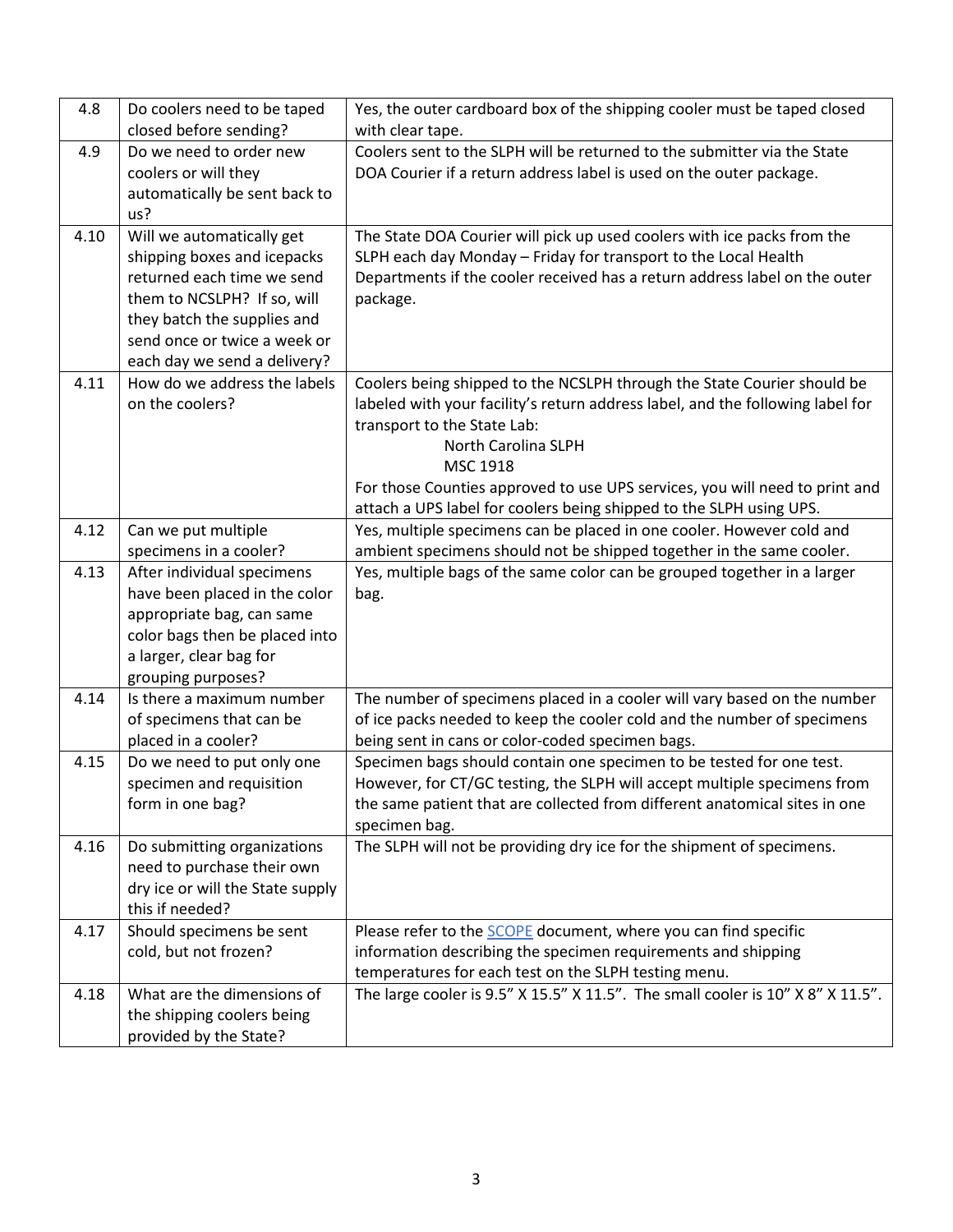| 4.19 | How do I know if I am<br>supposed to use the state<br>courier or UPS to ship<br>specimens?                                                                                                                                      | If you reside in an orange, gray, or green County, you will use both the State<br>DOA Courier and UPS for sample submissions. In these Counties, UPS<br>overnight delivery services can be used to ship specimens for HIV/HCV,<br>Hepatitis Serology, Rubella, Special Serology, Syphilis Serology,<br>Chlamydia/Gonorrhea and will use the State DOA Courier for all other<br>sample submissions.<br>All blue and white Counties will solely use the State DOA Courier for all<br>sample submissions. |
|------|---------------------------------------------------------------------------------------------------------------------------------------------------------------------------------------------------------------------------------|--------------------------------------------------------------------------------------------------------------------------------------------------------------------------------------------------------------------------------------------------------------------------------------------------------------------------------------------------------------------------------------------------------------------------------------------------------------------------------------------------------|
|      |                                                                                                                                                                                                                                 | <b>State Courier Services</b>                                                                                                                                                                                                                                                                                                                                                                                                                                                                          |
|      |                                                                                                                                                                                                                                 | Halifa<br>Bertie<br><b>Wilson</b><br>Pitt<br><b>Beaufort</b><br>Rowan<br><b>Harnett</b><br>Wayne<br>ano Craver<br>Jones<br>Union<br><b>Duplin</b><br><b>M<sub>S</sub></b><br>Cartere<br>Onslow<br>Robeson<br>Bladen<br>Pender<br>Alexande<br>2 Washingto<br>3 Edgecombe<br>Columbus<br>Counties that use Statesville Hup<br>4 Northampto                                                                                                                                                               |
|      |                                                                                                                                                                                                                                 | No associated hub<br>New Hanover<br>s Hertford<br><b>Brunswick</b><br>Counties with a hub<br>6 Camden<br>Counties that use Onslow Hub<br>7 Currituck<br>Counties that use Halifax Hub<br>s Chowan<br>9 Perguima<br>10 Pasquotank                                                                                                                                                                                                                                                                       |
| 4.20 | Will ice packs stay in the<br>cooler or will the courier<br>remove them prior to taking<br>the cooler?                                                                                                                          | The State DOA Courier WILL NOT be opening the coolers or removing ice<br>packs.                                                                                                                                                                                                                                                                                                                                                                                                                        |
| 4.21 | Should we ship specimens the<br>same day as collected or next<br>day?                                                                                                                                                           | Specimens should be shipped within 24 hours of collection. HIV / HCV<br>specimens will need to be closely monitored to ensure that the specimen is<br>received and tested within the appropriate time frame.                                                                                                                                                                                                                                                                                           |
| 4.22 | If I am a Local Health<br>Department that is supposed<br>to use UPS to ship specimens,<br>how do I get my UPS account<br>number and password?                                                                                   | For Local Health Departments that have been identified to use UPS services<br>versus the State DOA Courier, information on UPS accounts and passwords,<br>pick-up times, and instructions on shipping will be provided starting on<br>05/28/21.                                                                                                                                                                                                                                                        |
| 4.23 | If shipping specimens that are<br>both cold and ambient, can<br>the cooler box be placed<br>inside of a larger box with<br>those ambient specimens on<br>the outside of the cooler box,<br>so only one large box is<br>shipped? | Yes. However, the shipping cost will be based on the weight of the<br>container being shipped.                                                                                                                                                                                                                                                                                                                                                                                                         |
| 4.24 | Why can't the state courier<br>bring their own cooler to<br>transport the specimens like<br>other commercial labs do?                                                                                                           | Currently the State DOA Courier is solely transporting a sealed cooler from<br>the LHD to the SLPH. This process is in place to ensure specimen integrity<br>while maintaining UN3373 Category B shipping standards. The SLPH will<br>continue to explore opportunities to streamline specimen submission,<br>packaging, and shipping.                                                                                                                                                                 |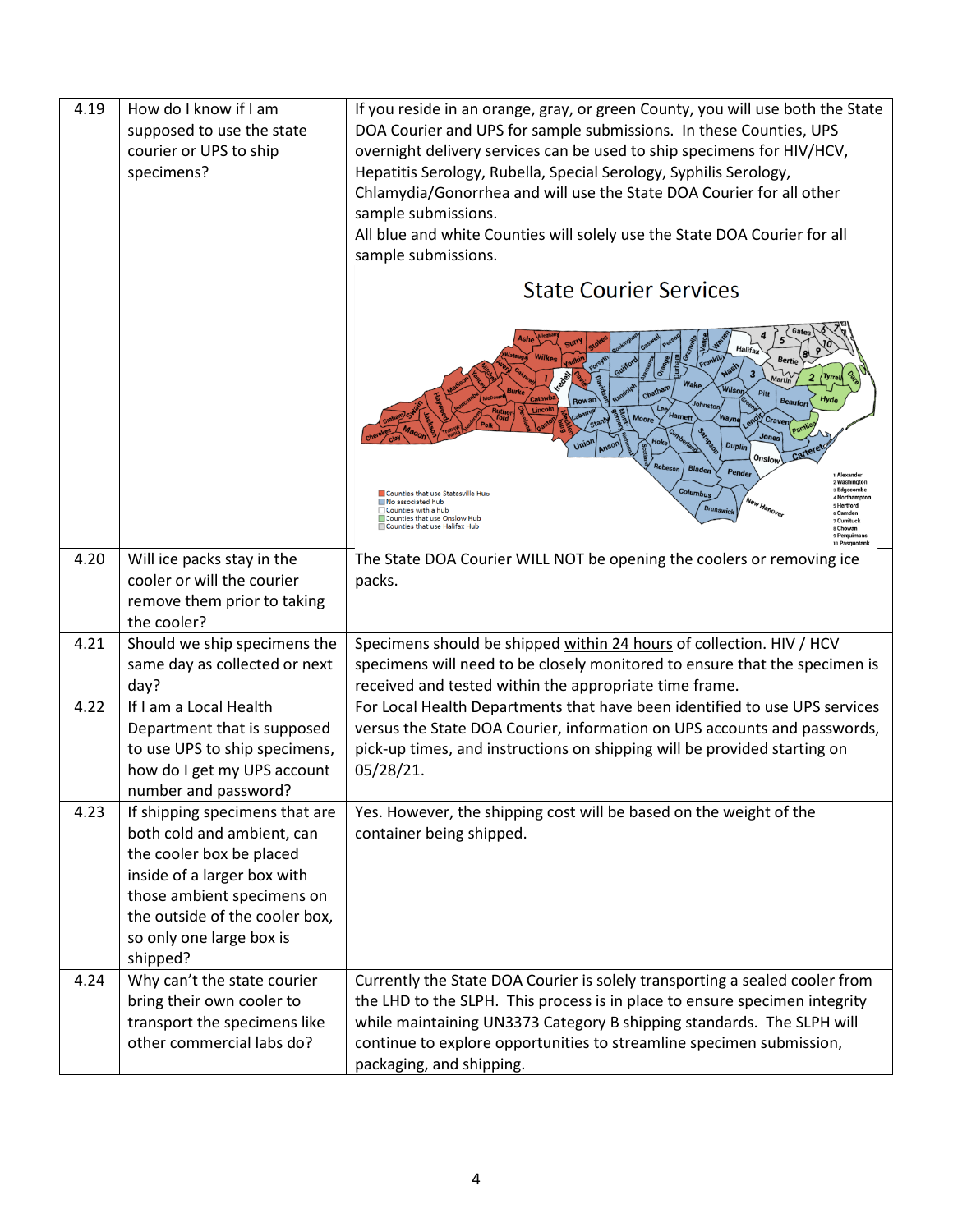|     | <b>5.0 Specific Tests</b>               |                                                                                                                                                     |  |
|-----|-----------------------------------------|-----------------------------------------------------------------------------------------------------------------------------------------------------|--|
| Ħ   | Question                                | <b>Answer</b>                                                                                                                                       |  |
| 5.1 | Can we send our COVID-19                | No. All LHDs must continue to ship COVID-19 specimens using UPS                                                                                     |  |
|     | specimens through the State             | overnight services.                                                                                                                                 |  |
|     | Courier?                                |                                                                                                                                                     |  |
| 5.2 | Can HIV, Syphilis and GC                | Yes, each specimen must be placed in an appropriate color-coded specimen                                                                            |  |
|     | specimens all go in the same            | bag. Sealed specimen bags of all colors that require the same                                                                                       |  |
|     | cooler when shipping?                   | transportation temperature can be placed in the same cooler.                                                                                        |  |
| 5.3 | What do we do with                      | Dried blood spot specimens collected on the Newborn Screening (NBS)                                                                                 |  |
|     | hemoglobin electrophoresis              | filter paper card should be collected and dried per instructions on the                                                                             |  |
|     | and blood spot tests?                   | NCSLPH website and in the <b>SCOPE</b> document. Specimens should be shipped                                                                        |  |
|     |                                         | within 24 hours of collection. UPS Overnight Air Delivery is the preferred                                                                          |  |
|     |                                         | method of shipping. The SLPH provides all NBS submitters the opportunity<br>to enroll in the UPS CampusShip program. For more information regarding |  |
|     |                                         | enrollment please contact Jennifer.tawes@dhhs.nc.gov or call 919-807-                                                                               |  |
|     |                                         | 8938.                                                                                                                                               |  |
|     |                                         | Dried blood spot specimens collected on the Hemoglobin Screening filter                                                                             |  |
|     |                                         | paper card should be dried per instructions on the NCSLPH website and in                                                                            |  |
|     |                                         | the <b>SCOPE</b> document and the specimens should be submitted to the                                                                              |  |
|     |                                         | NCSLPH using the State DOA courier.                                                                                                                 |  |
|     |                                         | Dried blood spot specimens will be rejected if received > 14 days post                                                                              |  |
|     |                                         | collection.                                                                                                                                         |  |
| 5.4 | How should we ship blood                | All blood lead specimens should now be shipped in boxes rather than cans                                                                            |  |
|     | lead specimens?                         | and all Counties should still ship them on the State DOA Courier at ambient                                                                         |  |
|     |                                         | temperature for receipt at the SLPH within 28 days of collection.                                                                                   |  |
| 5.5 | Are there any changes to                | Shipping rabies specimens remains the same.                                                                                                         |  |
|     | submitting environmental                |                                                                                                                                                     |  |
|     | health animal specimens for             |                                                                                                                                                     |  |
|     | rabies testing? Are they                |                                                                                                                                                     |  |
|     | shipped by UPS as well?                 |                                                                                                                                                     |  |
| 5.6 | We have a satellite clinic that         | Satellite clinics in blue and white Counties will continue to submit                                                                                |  |
|     | will need to send the                   | specimens using the State DOA Courier's overnight shipping services.                                                                                |  |
|     | HIV/HCV combo from their                | Satellite clinics in orange, gray, and green Counties will need to establish an                                                                     |  |
|     | facility. Can they send that            | UPS account for specimen pick-up and shipping.                                                                                                      |  |
|     | UPS and will the State pay for<br>this? | <b>State Courier Services</b>                                                                                                                       |  |
|     |                                         |                                                                                                                                                     |  |
|     |                                         |                                                                                                                                                     |  |
|     |                                         | Bertie                                                                                                                                              |  |
|     |                                         | 3<br>Wake<br>Wilsor<br>Pitt                                                                                                                         |  |
|     |                                         | Catawb<br>Hyd <sub>6</sub><br><b>Beaufort</b><br>Rowan<br>Harnett                                                                                   |  |
|     |                                         | Wayn<br>en <sup>on</sup> Craven<br>Jones                                                                                                            |  |
|     |                                         | Union<br><b>Duplin</b><br>Cartere<br>Onslow                                                                                                         |  |
|     |                                         | Robeson<br><b>Bladen</b><br>Pender<br>1 Alexander<br>2 Washington                                                                                   |  |
|     |                                         | 3 Edgecombe<br>Columbus<br>Counties that use Statesville Hup<br>4 Northamptor<br>No associated hub                                                  |  |
|     |                                         | New Hanover<br>s Hertford<br><b>Brunswick</b><br>$\Box$ Counties with a hub<br>6 Camden<br>Counties that use Onslow Hub<br>7 Currituck              |  |
|     |                                         | Counties that use Halifax Hub<br>s Chowan<br>9 Perguimans<br>10 Pasquotank                                                                          |  |